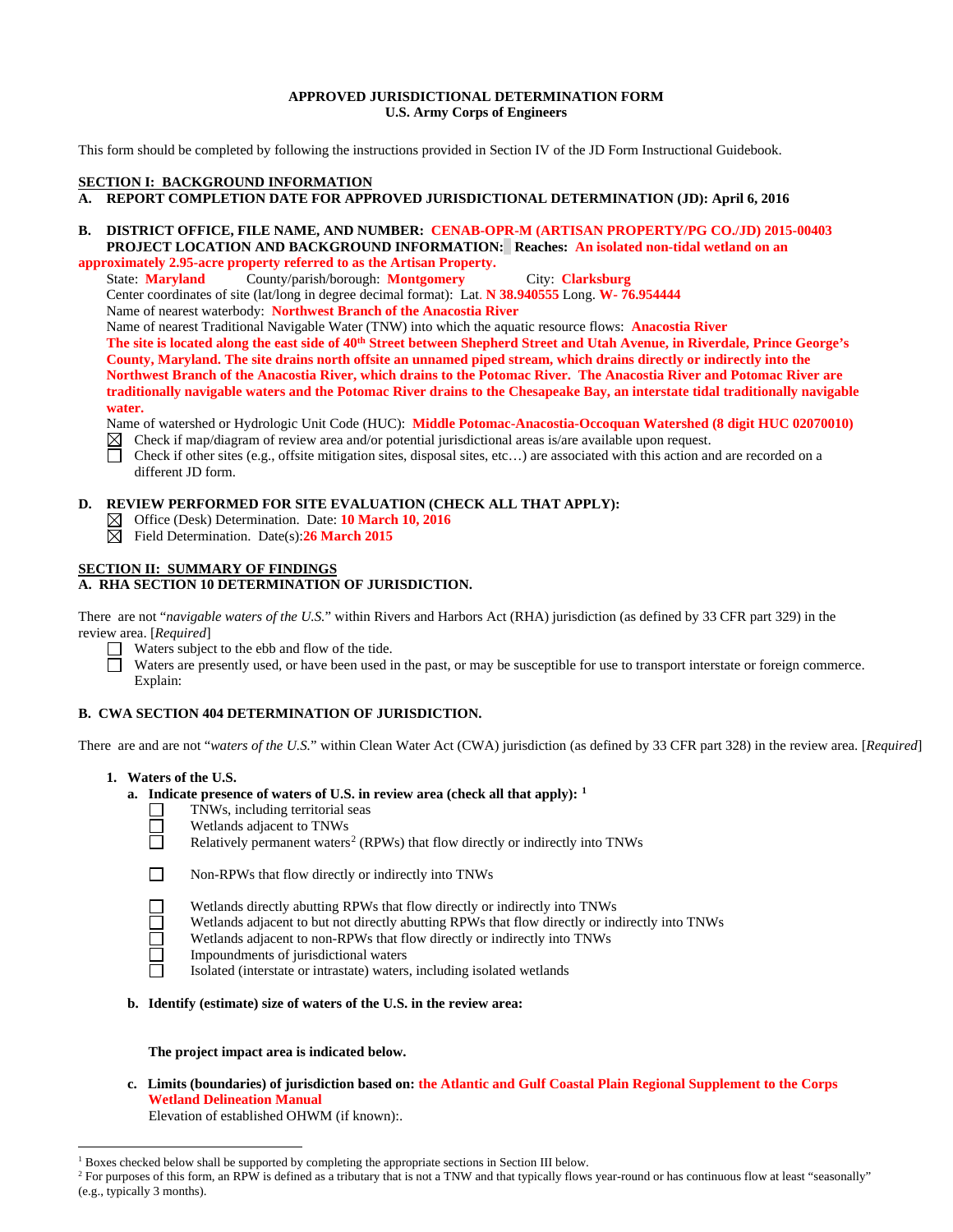### **2. Non-regulated waters/wetlands (check if applicable):[3](#page-1-0)**

Potentially jurisdictional waters and/or wetlands were assessed within the review area and determined not to be jurisdictional. Explain: There we no waters of the United States, including jurisdictional wetlands found on-site.

#### **SECTION III: CWA ANALYSIS**

#### **A. TNWs AND WETLANDS ADJACENT TO TNWs**

**The agencies will assert jurisdiction over TNWs and wetlands adjacent to TNWs. If the aquatic resource is a TNW, complete Section III.A.1 and Section III.D.1. only; if the aquatic resource is a wetland adjacent to a TNW, complete Sections III.A.1 and 2 and Section III.D.1.; otherwise, see Section III.B below**.

# **1. TNW**

Identify TNW:

Summarize rationale supporting determination:

**2. Wetland adjacent to TNW**  Summarize rationale supporting conclusion that wetland is "adjacent":

### **B. CHARACTERISTICS OF TRIBUTARY (THAT IS NOT A TNW) AND ITS ADJACENT WETLANDS (IF ANY):**

**This section summarizes information regarding characteristics of the tributary and its adjacent wetlands, if any, and it helps determine whether or not the standards for jurisdiction established under Rapanos have been met.** 

**The agencies will assert jurisdiction over non-navigable tributaries of TNWs where the tributaries are "relatively permanent waters" (RPWs), i.e. tributaries that typically flow year-round or have continuous flow at least seasonally (e.g., typically 3 months). A wetland that directly abuts an RPW is also jurisdictional. If the aquatic resource is not a TNW, but has year-round (perennial) flow, skip to Section III.D.2. If the aquatic resource is a wetland directly abutting a tributary with perennial flow, skip to Section III.D.4.** 

**A wetland that is adjacent to but that does not directly abut an RPW requires a significant nexus evaluation. Corps districts and EPA regions will include in the record any available information that documents the existence of a significant nexus between a relatively permanent tributary that is not perennial (and its adjacent wetlands if any) and a traditional navigable water, even though a significant nexus finding is not required as a matter of law.**

**If the waterbody[4](#page-1-1) is not an RPW, or a wetland directly abutting an RPW, a JD will require additional data to determine if the waterbody has a significant nexus with a TNW. If the tributary has adjacent wetlands, the significant nexus evaluation must consider the tributary in combination with all of its adjacent wetlands. This significant nexus evaluation that combines, for analytical purposes, the tributary and all of its adjacent wetlands is used whether the review area identified in the JD request is the tributary, or its adjacent wetlands, or both. If the JD covers a tributary with adjacent wetlands, complete Section III.B.1 for the tributary, Section III.B.2 for any onsite wetlands, and Section III.B.3 for all wetlands adjacent to that tributary, both onsite and offsite. The determination whether a significant nexus exists is determined in Section III.C below.**

#### **1. Characteristics of non-TNWs that flow directly or indirectly into TNW**

**(i) General Area Conditions:**

 Watershed size: Drainage area: Normal average monthly rainfall for

- **(ii) Physical Characteristics:**
- (a) Relationship with TNW:

Tributary flows directly into TNW.  $\Box$  Tributary flows through tributaries before entering TNW

Project waters are approximately river miles from TNW. Project waters are approximately river miles from RPW.

<span id="page-1-0"></span><sup>&</sup>lt;sup>3</sup> Supporting documentation is presented in Section III.F.

<span id="page-1-1"></span><sup>4</sup> Note that the Instructional Guidebook contains additional information regarding swales, ditches, washes, and erosional features generally and in the arid West.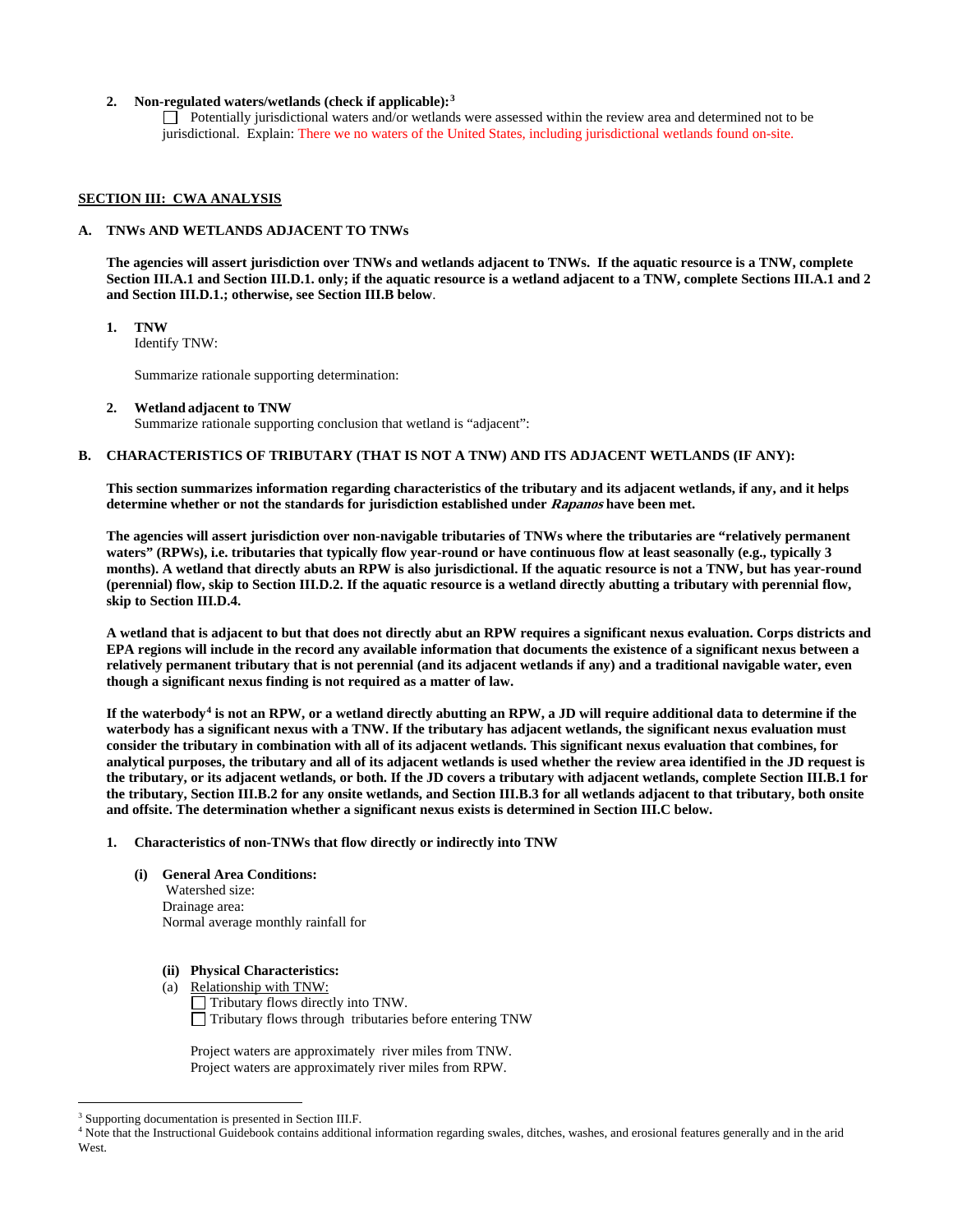|     | Project waters are approximately aerial (straight) miles from TNW.<br>Project waters are approximately aerial (straight) miles from RPW.<br>Project waters cross or serve as state boundaries. Explain: .<br>Identify flow route to TNW <sup>5</sup> :                                                                                                                                                                                                                                                                                                                                                                   |
|-----|--------------------------------------------------------------------------------------------------------------------------------------------------------------------------------------------------------------------------------------------------------------------------------------------------------------------------------------------------------------------------------------------------------------------------------------------------------------------------------------------------------------------------------------------------------------------------------------------------------------------------|
|     | Tributary stream order, if known:                                                                                                                                                                                                                                                                                                                                                                                                                                                                                                                                                                                        |
| (b) | General Tributary Characteristics (check all that apply):<br><b>Tributary</b> is:<br>Natural:<br>Artificial (man-made). Explain:<br>Manipulated (man-altered). Explain:                                                                                                                                                                                                                                                                                                                                                                                                                                                  |
|     | <b>Tributary</b> properties with respect to top of bank (estimate):<br>Average width:<br>Average depth:<br>Average side slopes:                                                                                                                                                                                                                                                                                                                                                                                                                                                                                          |
|     | Primary tributary substrate composition (check all that apply):<br>$\boxtimes$ Silts<br>$\boxtimes$ Sands<br>$\Box$ Cobbles<br>Concrete<br>$\boxtimes$ Gravel<br>Muck<br>$\sqcap$ Bedrock<br>Vegetation. Type/% cover:<br>Other. Explain:                                                                                                                                                                                                                                                                                                                                                                                |
|     | Tributary condition/stability [e.g., highly eroding, sloughing banks]. Explain:<br>Tributary geometry:<br>Tributary gradient (approximate average slope):                                                                                                                                                                                                                                                                                                                                                                                                                                                                |
|     | $(c)$ Flow:<br>Tributary provides for:<br>Estimate average number of flow events in review area/year:<br>Describe flow regime:<br>Other information on duration and volume:<br>Surface flow is:<br>Characteristics:<br>Subsurface flow:<br>$\Box$ Dye (or other) test performed:.                                                                                                                                                                                                                                                                                                                                        |
|     | Tributary has (check all that apply):<br>Bed and banks<br>OHWM <sup>6</sup> (check all indicators that apply):<br>clear, natural line impressed on the bank   the presence of litter and debris<br>destruction of terrestrial vegetation<br>changes in the character of soil<br>the presence of wrack line<br>shelving<br>vegetation matted down, bent, or absent<br>sediment sorting<br>leaf litter disturbed or washed away<br>scour<br>sediment deposition<br>multiple observed or predicted flow events<br>water staining<br>abrupt change in plant community<br>other (list):<br>Discontinuous OHWM.7 Explain: N/A. |
|     | If factors other than the OHWM were used to determine lateral extent of CWA jurisdiction (check all that apply):<br>High Tide Line indicated by:<br>Mean High Water Mark indicated by:<br>oil or scum line along shore objects<br>survey to available datum;<br>fine shell or debris deposits (foreshore)<br>physical markings;<br>physical markings/characteristics<br>vegetation lines/changes in vegetation types.<br>tidal gauges<br>other (list):                                                                                                                                                                   |

**(iii) Chemical Characteristics:**

<span id="page-2-2"></span><span id="page-2-1"></span><span id="page-2-0"></span> <sup>5</sup> Flow route can be described by identifying, e.g., tributary a, which flows through the review area, to flow into tributary b, which then flows into TNW. 6 A natural or man-made discontinuity in the OHWM does not necessarily sever jurisdiction (e.g., where the stream temporarily flows underground, or where the OHWM has been removed by development or agricultural practices). Where there is a break in the OHWM that is unrelated to the waterbody's flow regime (e.g., flow over a rock outcrop or through a culvert), the agencies will look for indicators of flow above and below the break 7 Ibid.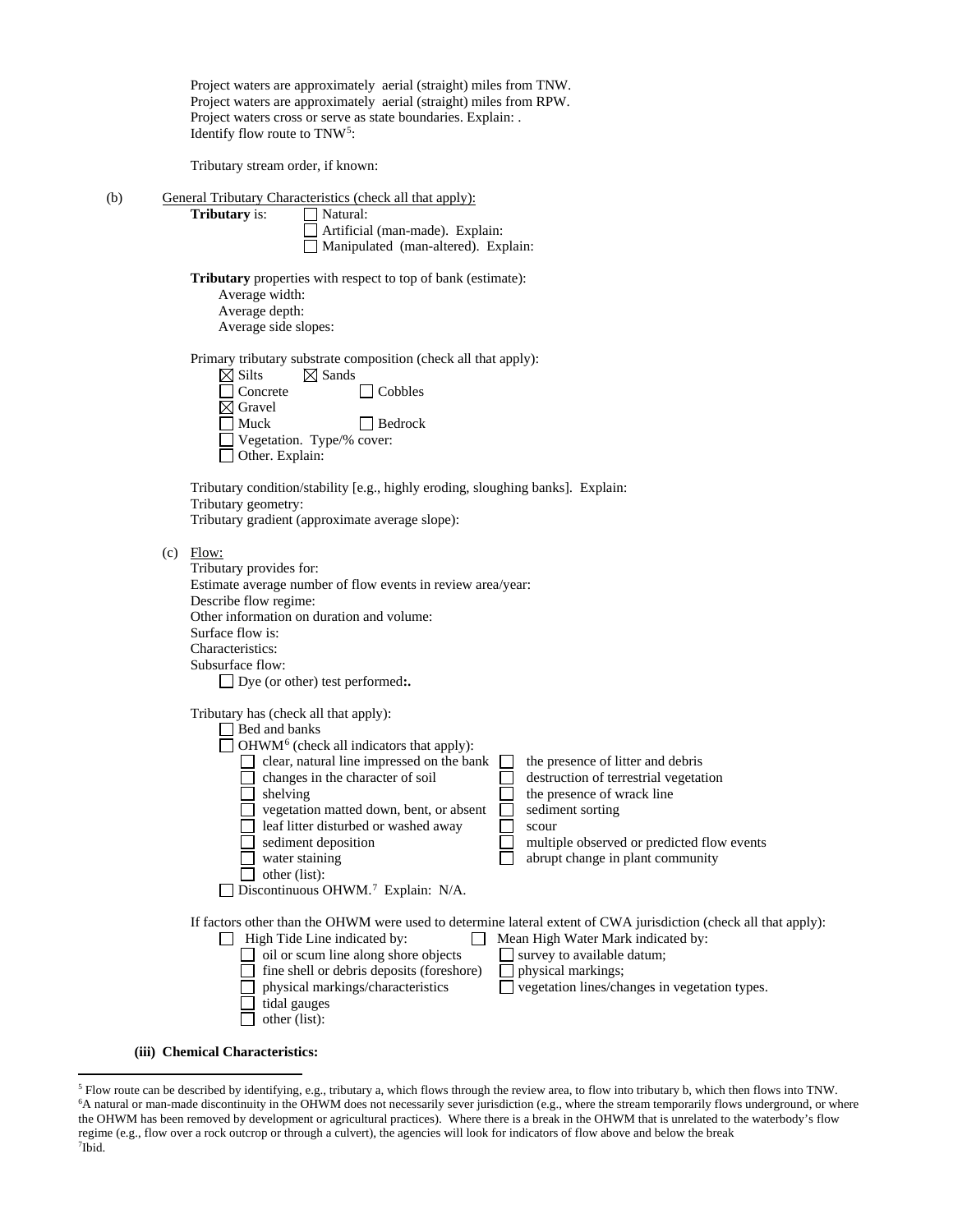Characterize tributary (e.g., water color is clear, discolored, oily film; water quality; general watershed characteristics, etc.). Explain:

Identify specific pollutants, if known:

## **(iv) Biological Characteristics. Channel supports (check all that apply):**

Riparian corridor. Characteristics (type, average width):

Wetland fringe. Characteristics:

Habitat for:

- Federally Listed species. Explain findings:
- Fish/spawn areas. Explain findings:
- Other environmentally-sensitive species. Explain findings:
- Aquatic/wildlife diversity. Explain findings:

### **2. Characteristics of wetlands adjacent to non-TNW that flow directly or indirectly into TNW**

#### **(i) Physical Characteristics:**

(a) General Wetland Characteristics: Properties: Wetland size (acres):

> Wetland type. Wetland quality. Explain: **Refer to Section IV.B.** Project wetlands cross or serve as state boundaries. Explain: **N/A**.

(b) General Flow Relationship with Non-TNW:

Flow is: Surface flow is**:**  Characteristics: Subsurface flow: Explain findings: Dye (or other) test performed:

#### (c) Wetland Adjacency Determination with Non-TNW:

 $\Box$  Directly abutting

 $\Box$  Not directly abutting

- Discrete wetland hydrologic connection. Explain:
- Ecological connection. Explain:
- Separated by berm/barrier. Explain:

#### (d) Proximity (Relationship) to TNW

Project wetlands are river miles from TNW. Project wetlands are aerial (straight) miles from TNW. Flow is from: Estimate approximate location of wetland as within the floodplain:

#### **(ii) Chemical Characteristics:**

Characterize wetland system (e.g., water color is clear, brown, oil film on surface; water quality; general watershed characteristics; etc.). Explain:

Identify specific pollutants, if known:

# **(iii) Biological Characteristics. Wetland supports (check all that apply):**

- Riparian buffer. Characteristics (type, average width):
- Vegetation type/percent cover. Explain:
	- Habitat for:

П

- Federally Listed species. Explain findings:
- Fish/spawn areas. Explain findings:
- Other environmentally-sensitive species. Explain findings:
- Aquatic/wildlife diversity. Explain findings:

# **3. Characteristics of all wetlands adjacent to the tributary (if any)**

All wetland(s) being considered in the cumulative analysis:

Approximately acres in total are being considered in the cumulative analysis.

For each wetland, specify the following: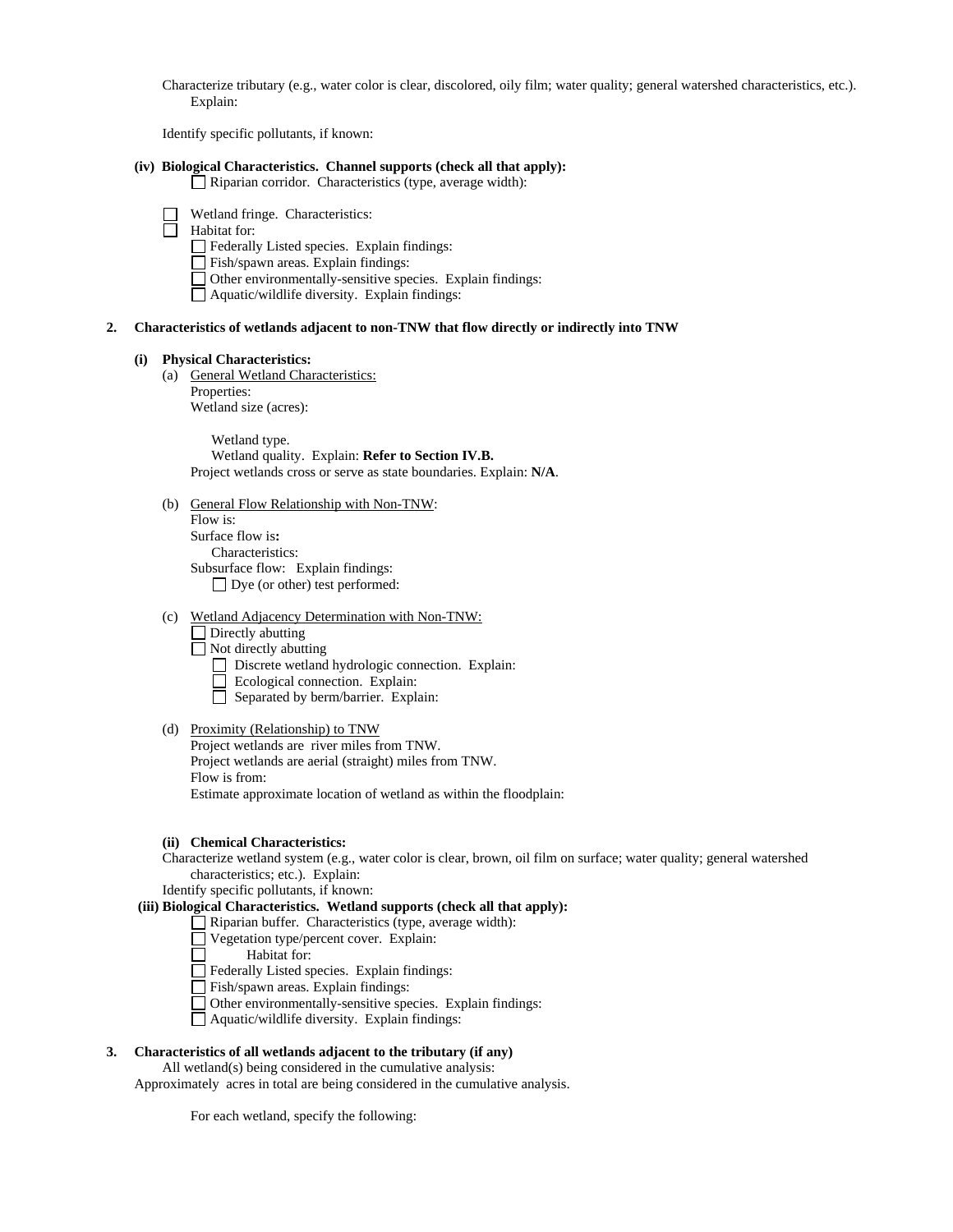Directly abuts? (Y/N) Size (in acres) Directly abuts? (Y/N) Size (in acres)

Summarize overall biological, chemical and physical functions being performed: **Refer to Section IV.B.**

#### **C. SIGNIFICANT NEXUS DETERMINATION**

**A significant nexus analysis will assess the flow characteristics and functions of the tributary itself and the functions performed by any wetlands adjacent to the tributary to determine if they significantly affect the chemical, physical, and biological integrity of a TNW. For each of the following situations, a significant nexus exists if the tributary, in combination with all of its adjacent wetlands, has more than a speculative or insubstantial effect on the chemical, physical and/or biological integrity of a TNW. Considerations when evaluating significant nexus include, but are not limited to the volume, duration, and frequency of the flow of water in the tributary and its proximity to a TNW, and the functions performed by the tributary and all its adjacent wetlands. It is not appropriate to determine significant nexus based solely on any specific threshold of distance (e.g. between a tributary and its adjacent wetland or between a tributary and the TNW). Similarly, the fact an adjacent wetland lies within or outside of a floodplain is not solely determinative of significant nexus.** 

**Draw connections between the features documented and the effects on the TNW, as identified in the** *Rapanos* **Guidance and discussed in the Instructional Guidebook. Factors to consider include, for example:**

- Does the tributary, in combination with its adjacent wetlands (if any), have the capacity to carry pollutants or flood waters to TNWs, or to reduce the amount of pollutants or flood waters reaching a TNW?
- Does the tributary, in combination with its adjacent wetlands (if any), provide habitat and lifecycle support functions for fish and other species, such as feeding, nesting, spawning, or rearing young for species that are present in the TNW?
- Does the tributary, in combination with its adjacent wetlands (if any), have the capacity to transfer nutrients and organic carbon that support downstream foodwebs?
- Does the tributary, in combination with its adjacent wetlands (if any), have other relationships to the physical, chemical, or biological integrity of the TNW?

### **Note: the above list of considerations is not inclusive and other functions observed or known to occur should be documented below:**

- **1. Significant nexus findings for non-RPW that has no adjacent wetlands and flows directly or indirectly into TNWs.** Explain findings of presence or absence of significant nexus below, based on the tributary itself, then go to Section III.D:
- **2. Significant nexus findings for non-RPW and its adjacent wetlands, where the non-RPW flows directly or indirectly into TNWs.** Explain findings of presence or absence of significant nexus below, based on the tributary in combination with all of its adjacent wetlands, then go to Section III.D:

**3.**

**Significant nexus findings for wetlands adjacent to an RPW but that do not directly abut the RPW.** Explain findings of presence or absence of significant nexus below, based on the tributary in combination with all of its adjacent wetlands, then go to Section III.D: **W3 drains 25 feet downslope through mostly unconfined, discontinuous upland drainages and overland sheet flow to S5. W6 drains 45 feet downslope through mostly unconfined, discontinuous upland drainages and overland sheet flow to S9. W8 drains 40 feet downslope through mostly unconfined, discontinuous upland drainages and overland sheet flow to an offsite unnamed tributary of Ten Mile Creek. S5 drains south to S6, which drains south offsite to Ten Mile Creek. S9 drains south offsite to Ten Mile Creek. Ten Mile Creek is located offsite parallel to the west property boundary. Ten Mile Creek flows into Little Seneca Creek, which drains to Little Seneca Lake, which drains to Seneca Creek, which drains to the Potomac River, a tidal, navigable, interstate tributary of the Chesapeake Bay, an interstate TNW.**

\* Aquatic Life (Organisms): **Due to the ephemeral nature of the flow in S1 and S11, large aquatic organisms, such as fish, or aquatic organisms that require longer term flow would not be expected to be present. However, more opportunistic organisms that only require a short period of time to develop, such as some species of benthic macro-invertebrates, could potentially be expected to be present. During the Corps' site visit on 31 October and 21 November 2013, at the beginning of the wet season, water was not observed to be flowing in the channels, but no rain had fallen at the site in the five days prior to the site visit. While much of central Maryland, including the project area, received 3 to 4 inches more rain than average in October, central Maryland received 0.5 inches less than normal average monthly rainfall for November during November 2013.** 

**W3, W6, and W8 that drain to S5, S9, and an unnamed tributary offsite, respectively, would not provide habitat for large aquatic organisms or those that require long periods of flow, but may support organisms that only require brief periods of inundation to survive. Water draining from W3, W6, and W8 would be expected to indirectly support aquatic life in the adjacent streams by improving the quality of water draining to the perennial stream.**

<sup>\*</sup> Habitat for Wildlife: **A detailed assessment of the quality of wildlife habitat was not performed. The forested stream corridors, wetlands, and adjacent upland areas provide habitat for a variety of upland wildlife species, such as white-tailed deer.**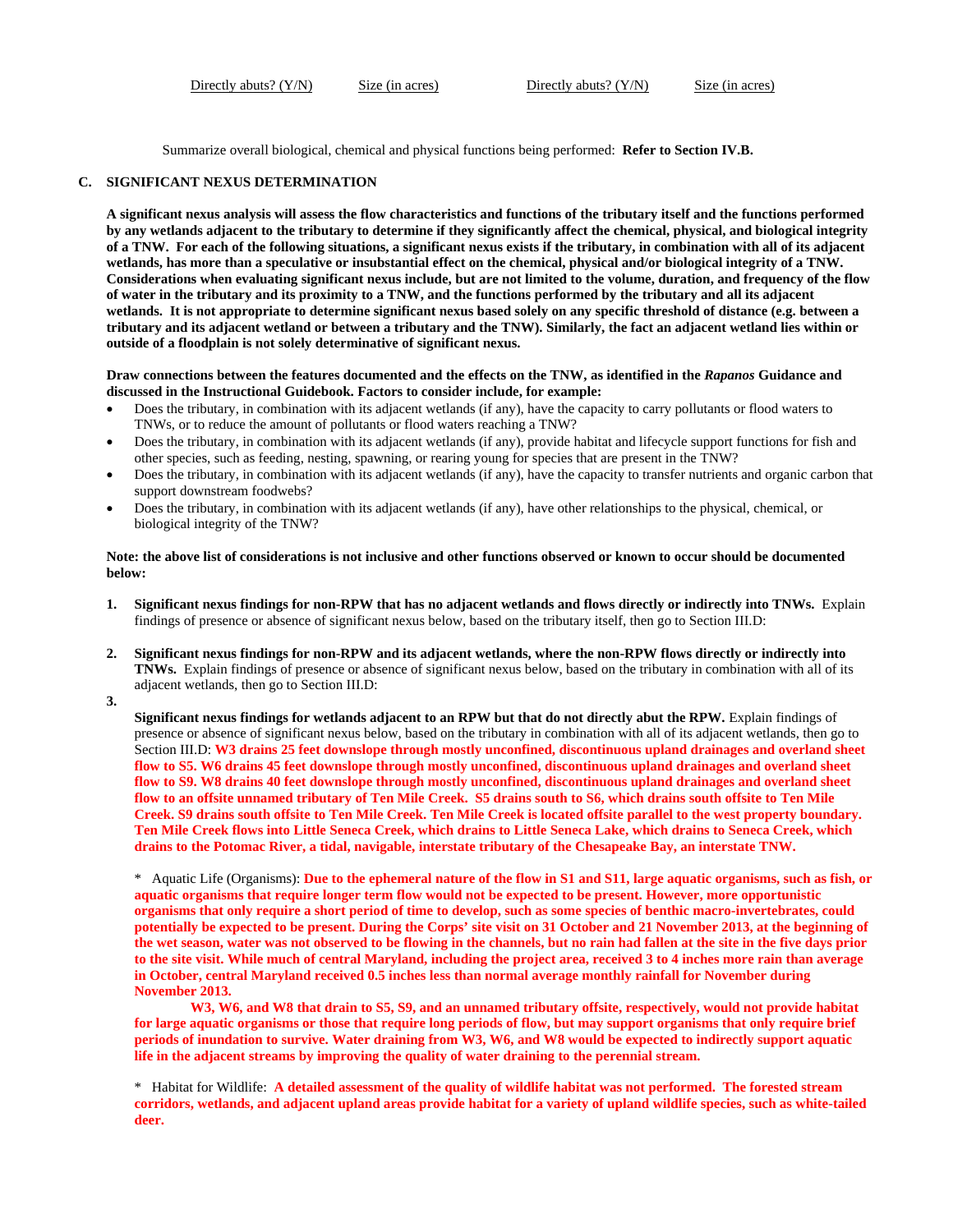\* Support Nutrient Cycling: **The ephemeral channels and abutting riparian areas would encourage chemical processes that require oxygenated conditions. Also, for wetlands and streams located in forested areas where carbon (fallen leaves) is allowed to be incorporated into the soil, uptake by plants can take place and carbon is provided to facilitate microbial action for nutrient cycling. Additionally, the conveyance of some of the detritus downstream may provide soil nutrition and a food source for fish and other aquatic organisms downstream. Reducing conditions in W3, W6, and W8 would encourage chemical processes that require anaerobic conditions, e.g. denitrification, also supported by the detritus from the surrounding upland areas, i.e. providing carbon to facilitate microbial respiration.**

\* Sediment Transport: **The opportunity to perform this function is adequate for the streams with ephemeral flow (S1 and S11) because within these streams there are no major blockages, such as a beaver dam, to arrest the transport of sediment. W3, W6, and W8 do not contribute to sediment transport, but the vegetation in the four wetlands would be expected to contribute to sediment trapping.**

\* Pollutant Trapping: **Overland drainage from nearby agricultural fields may enter the system within the forested area. Potential sources of pollutants, such as excess fertilizer, sediment, pesticides, and fecal matter (from cattle grazing), may enter the stream system. All the streams and wetlands on site are located in vegetated areas. Plants in general, and trees in particular, may trap some of the pollutants transported into the wetlands and streams on site. Ephemeral channels only tend to flow during and for a short period after storm events and in-channel flow during storm events tends to have very limited residence time; therefore although some of the vegetation in the floodplain may be able to trap pollutants, there is likely to be limited trapping of pollutants overall. W3, W6, and W8 that drain to S5, S9, and an unnamed tributary offsite, respectively, would be expected to have some success at trapping some of the anticipated pollutants, particularly nutrients via plant uptake, and sediment and some less persistent pesticides, due to the trapping in the soil and treatment with microbial processes in reducing conditions.**

\* WQ Improvement: **Ephemeral channels only tend to flow during and for a short period after storm events and in-channel flow during storm events tends to have very limited residence time; therefore although some of the vegetation in the floodplain may be able to trap pollutants, there is likely to be limited trapping of pollutants overall. Conversely, if the ephemeral streams in this portion of the area of review (S1 and S11) were to be exposed to a pollutant, there is the possibility, depending on the persistence of the pollutant, for the pollutant to be transported from the ephemeral streams to the nearest TNW, the Potomac River. W3, W6, and W8 that drain to S5, S9, and an unnamed tributary offsite, respectively, would be expected to have some success at trapping some of the anticipated pollutants, particularly nutrients via plant uptake, and sediment and some less persistent pesticides, due to the trapping in the soil and treatment with microbial processes in reducing conditions; therefore, W3, W6, and W8 would be expected to have a moderate opportunity to improve the chemical and physical aspects of water quality in S5, S9, and waters downstream offsite.** 

\* Temperature: **The trees in the riparian buffer and in and around W3, W6, and W8 would be expected to contribute shade which would moderate temperature fluctuations in the channel, thereby moderating fluctuations of the concentration of dissolved oxygen (DO) and improving biological water quality improvement.**

\* Flood Storage: **S1 and S11 are stable and connected to their floodplains, which would allow them to provide flood storage. W3, W6, and W8 would be expected to contribute to flood storage by holding water that drains to those wetlands.** 

\* Commerce: **S1 and S11 are all too small and flow too infrequently to provide recreational boating or fishing and thus have limited opportunities to support commerce. W3, W6, and W8 do not contain drainages that are large enough to support commerce. However, they would be expected to contribute stream flow and a small amount detritus to downstream waters which would improve water quality downstream in the Potomac River, a TNW which does support some fishing activities and supports boating in the tidal areas.** 

\* Navigation: **S1 and S11 are too small to be navigable. W3, W6, and W8 do not contain drainages that are navigable.** 

\* Recreation: **S1, S11, W3, W6, and W8 are all located on private property and have limited recreational opportunities due to small size and lack of regular or seasonal water flow regime. If allowed, the area of review could support additional recreational activities such as hiking and bird watching proportionate to the riparian upland forested habitat.** 

\* Public Health: **All of the streams and wetlands on site indirectly drain into Ten Mile Creek, which is the main tributary of Little Seneca Lake, the emergency drinking water source for the Washington D.C. metropolitan area. If a stream or wetland on site were to become impaired (e.g. pesticide spill), it is possible that the Little Seneca Lake could be affected, which would affect public health.** 

\* Groundwater Discharge: **Groundwater seeps were not observed during the 31 October and 21 November 2013 site visits.**

\* Groundwater recharge: **S1 and S11 are ephemeral streams that flow primarily during and briefly after storm events. Therefore, water in these streams would be expected to be moving at a velocity that is too fast to encourage groundwater recharge. W3, W6, and W8 would be expected to hold enough water to at least result in saturated soils during a portion of the growing season, therefore they would be expected to be connected to the groundwater table for at least part of the time and could provide groundwater recharge.**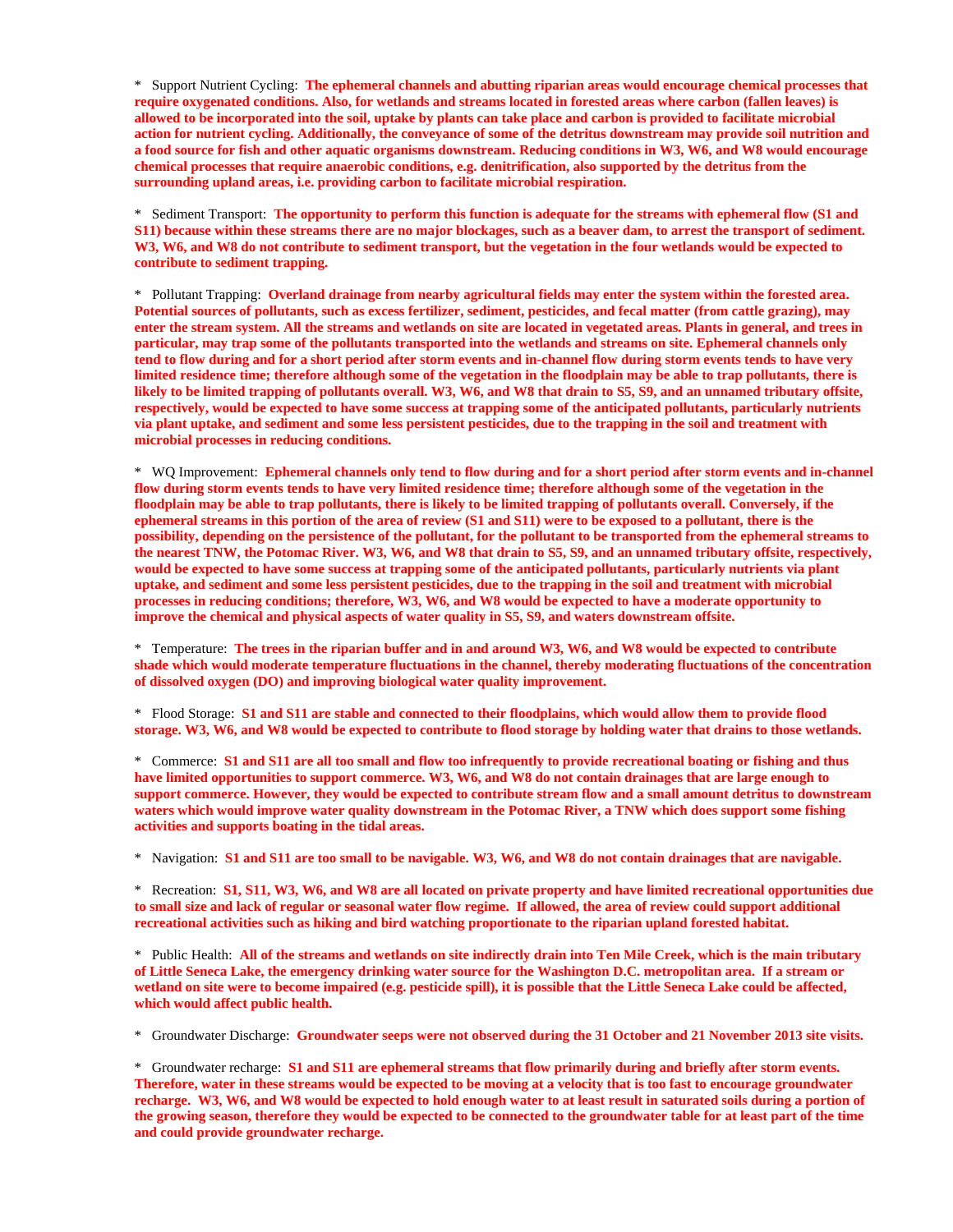**Based on the above and field experience in Central Maryland, the wetland onsite does not have a significant nexus with the physical, chemical, or biological integrity of the TNW.** 

#### **D. DETERMINATIONS OF JURISDICTIONAL FINDINGS. THE SUBJECT WATERS/WETLANDS ARE (CHECK ALL THAT APPLY):**

**1. TNWs and Adjacent Wetlands.** Check all that apply and provide size estimates in review area:  $\Box$  TNWs:

Wetlands adjacent to TNWs:

- **2. RPWs that flow directly or indirectly into TNWs.**
	- Tributaries of TNWs where tributaries typically flow year-round are jurisdictional. Provide data and rationale indicating that tributary is perennial:
	- Tributaries of TNW where tributaries have continuous flow "seasonally" (e.g., typically three months each year) are jurisdictional. Data supporting this conclusion is provided at Section III.B. Provide rationale indicating that tributary flows seasonally:

Provide estimates for jurisdictional waters in the review area (check all that apply):

- $\Box$  Tributary waters (linear feet):
- □ Other non-wetland waters: acres.
	- Identify type(s) of waters:

### **3. Non-RPWs[8](#page-6-0) that flow directly or indirectly into TNWs.**

Waterbody that is not a TNW or an RPW, but flows directly or indirectly into a TNW, and it has a significant nexus with a TNW is jurisdictional. Data supporting this conclusion is provided at Section III.C.

Provide estimates for jurisdictional waters within the review area (check all that apply):  $\Box$  Tributary waters:

□ Other non-wetland waters:

Identify type(s) of waters:

# **4. Wetlands directly abutting an RPW that flow directly or indirectly into TNWs.**

 $\boxtimes$  Wetlands directly abut RPW and thus are jurisdictional as adjacent wetlands.

Wetlands directly abutting an RPW where tributaries typically flow year-round. Provide data and rationale

indicating that tributary is perennial in Section III.D.2, above.

Provide rationale indicating that wetland is directly abutting an RPW:

Wetlands directly abutting an RPW where tributaries typically flow "seasonally." Provide data indicating that tributary is seasonal in Section III.B and rationale in Section III.D.2, above. Provide rationale indicating that wetland is directly abutting an RPW:

Provide acreage estimates for jurisdictional wetlands in the review area:

## **5. Wetlands adjacent to but not directly abutting an RPW that flow directly or indirectly into TNWs.**

 $\boxtimes$  Wetlands that do not directly abut an RPW, but when considered in combination with the tributary to which they are adjacent and with similarly situated adjacent wetlands, have a significant nexus with a TNW are jurisidictional. Data supporting this conclusion is provided at Section III.C.

# Provide acreage estimates for jurisdictional wetlands in the review area:

**6. Wetlands adjacent to non-RPWs that flow directly or indirectly into TNWs.** 

Wetlands adjacent to such waters, and have when considered in combination with the tributary to which they are adjacent and with similarly situated adjacent wetlands, have a significant nexus with a TNW are jurisdictional. Data supporting this conclusion is provided at Section III.C.

Provide acreage estimates for jurisdictional wetlands in the review area:

## **7. Impoundments of jurisdictional waters.[9](#page-6-1)**

- As a general rule, the impoundment of a jurisdictional tributary remains jurisdictional.
- Demonstrate that impoundment was created from "waters of the U.S.," or

8

<span id="page-6-1"></span><span id="page-6-0"></span><sup>&</sup>lt;sup>8</sup>See Footnote # 3.<br><sup>9</sup> To complete the analysis refer to the key in Section III.D.6 of the Instructional Guidebook.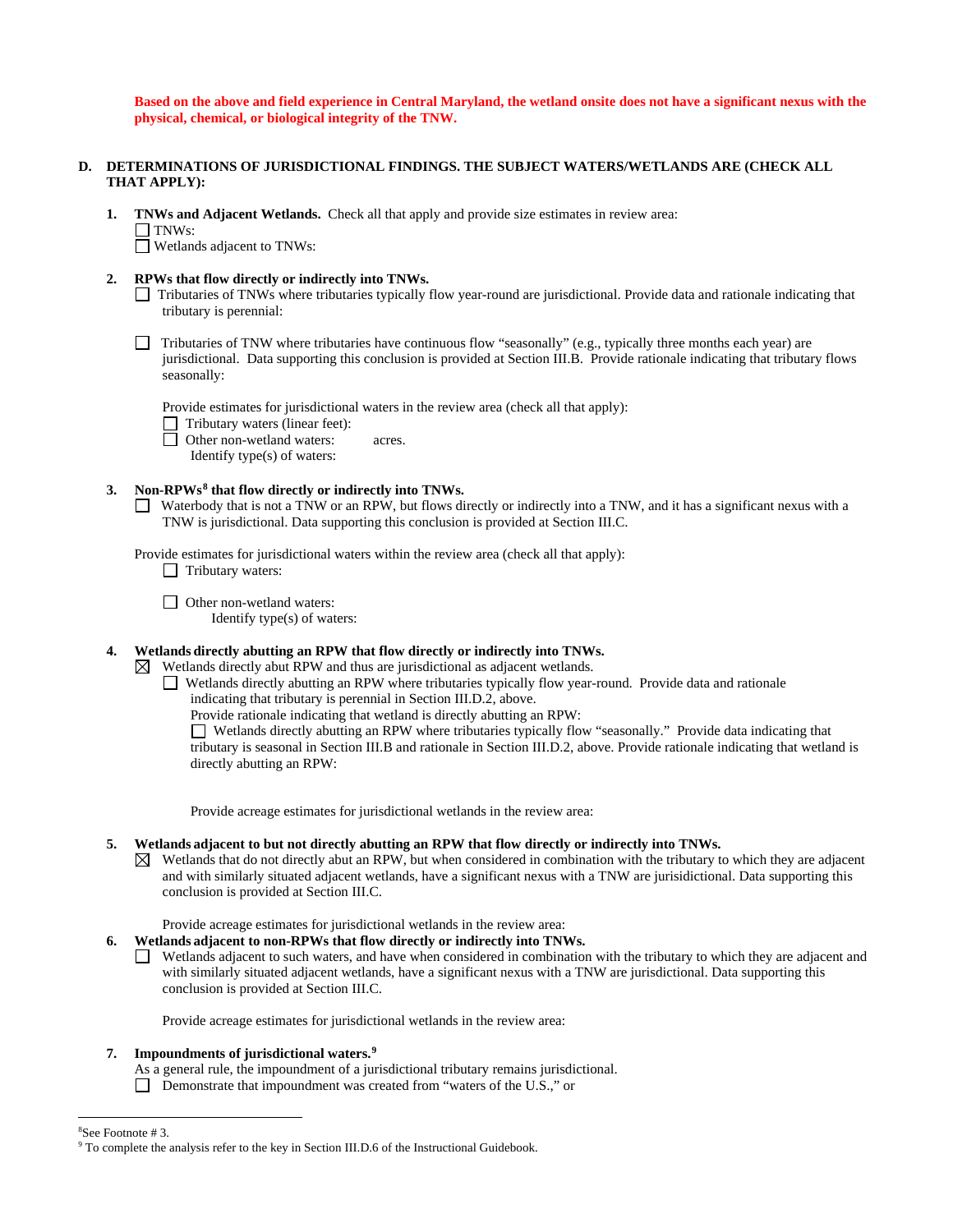| Demonstrate that water meets the criteria for one of the categories presented above $(1-6)$ , or |  |  |
|--------------------------------------------------------------------------------------------------|--|--|
|--------------------------------------------------------------------------------------------------|--|--|

ñ Demonstrate that water is isolated with a nexus to commerce (see E below).

| E. | ISOLATED [INTERSTATE OR INTRA-STATE] WATERS, INCLUDING ISOLATED WETLANDS, THE USE,<br>DEGRADATION OR DESTRUCTION OF WHICH COULD AFFECT INTERSTATE COMMERCE, INCLUDING ANY<br>SUCH WATERS (CHECK ALL THAT APPLY): <sup>10</sup><br>which are or could be used by interstate or foreign travelers for recreational or other purposes.<br>from which fish or shellfish are or could be taken and sold in interstate or foreign commerce.<br>which are or could be used for industrial purposes by industries in interstate commerce.<br>Interstate isolated waters. Explain:<br>Other factors. Explain:                                                                                                              |  |
|----|-------------------------------------------------------------------------------------------------------------------------------------------------------------------------------------------------------------------------------------------------------------------------------------------------------------------------------------------------------------------------------------------------------------------------------------------------------------------------------------------------------------------------------------------------------------------------------------------------------------------------------------------------------------------------------------------------------------------|--|
|    | Identify water body and summarize rationale supporting determination:                                                                                                                                                                                                                                                                                                                                                                                                                                                                                                                                                                                                                                             |  |
|    | Provide estimates for jurisdictional waters in the review area (check all that apply):<br>Tributary waters:<br>Other non-wetland waters:<br>Identify type(s) of waters:<br>Wetlands:                                                                                                                                                                                                                                                                                                                                                                                                                                                                                                                              |  |
| F. | NON-JURISDICTIONAL WATERS, INCLUDING WETLANDS (CHECK ALL THAT APPLY):<br>If potential wetlands were assessed within the review area, these areas did not meet the criteria in the 1987 Corps of Engineers<br>Wetland Delineation Manual and/or appropriate Regional Supplements.<br>Review area included isolated waters with no substantial nexus to interstate (or foreign) commerce.<br>Prior to the Jan 2001 Supreme Court decision in "SWANCC," the review area would have been regulated based solely on the<br>"Migratory Bird Rule" (MBR).<br>Waters do not meet the "Significant Nexus" standard, where such a finding is required for jurisdiction. Explain:<br>Other: (explain, if not covered above): |  |
|    | Provide acreage estimates for non-jurisdictional waters in the review area, where the sole potential basis of jurisdiction is the MBR<br>factors (i.e., presence of migratory birds, presence of endangered species, use of water for irrigated agriculture), using best professional<br>judgment (check all that apply):<br>Non-wetland waters (i.e., rivers, streams):<br>Lakes/ponds:<br>Other non-wetland waters:<br>List type of aquatic resource:<br>Wetlands:                                                                                                                                                                                                                                              |  |

Provide acreage estimates for non-jurisdictional waters in the review area that do not meet the "Significant Nexus" standard, where such a finding is required for jurisdiction (check all that apply):

- П Non-wetland waters (i.e., rivers, streams):
- П
- Lakes/ponds:<br>Other non-wetland waters: г acres. List type of aquatic resource:
- Wetlands:

# **SECTION IV: DATA SOURCES.**

**A. SUPPORTING DATA. Data reviewed for JD (check all that apply -** checked items shall be included in case file and, where checked and requested, appropriately reference sources below):

Maps, plans, plots or plat submitted by or on behalf of the applicant/consultant: **ADC vicinity map included in WSSI Delineation Report submission dated 15 December 2014.**

- $\boxtimes$  Data sheets prepared/submitted by or on behalf of the applicant/consultant.
	- $\boxtimes$  Office concurs with data sheets/delineation report.
	- Office does not concur with data sheets/delineation report.
- Data sheets prepared by the Corps:
- $\Box$ Corps navigable waters' study: Ō
	- U.S. Geological Survey Hydrologic Atlas:
	- USGS NHD data.

 $\overline{a}$ 

USGS 8 and 12 digit HUC maps.

<span id="page-7-0"></span>**<sup>10</sup> Prior to asserting or declining CWA jurisdiction based solely on this category, Corps Districts will elevate the action to Corps and EPA HQ for review consistent with the process described in the Corps/EPA** *Memorandum Regarding CWA Act Jurisdiction Following Rapanos.*